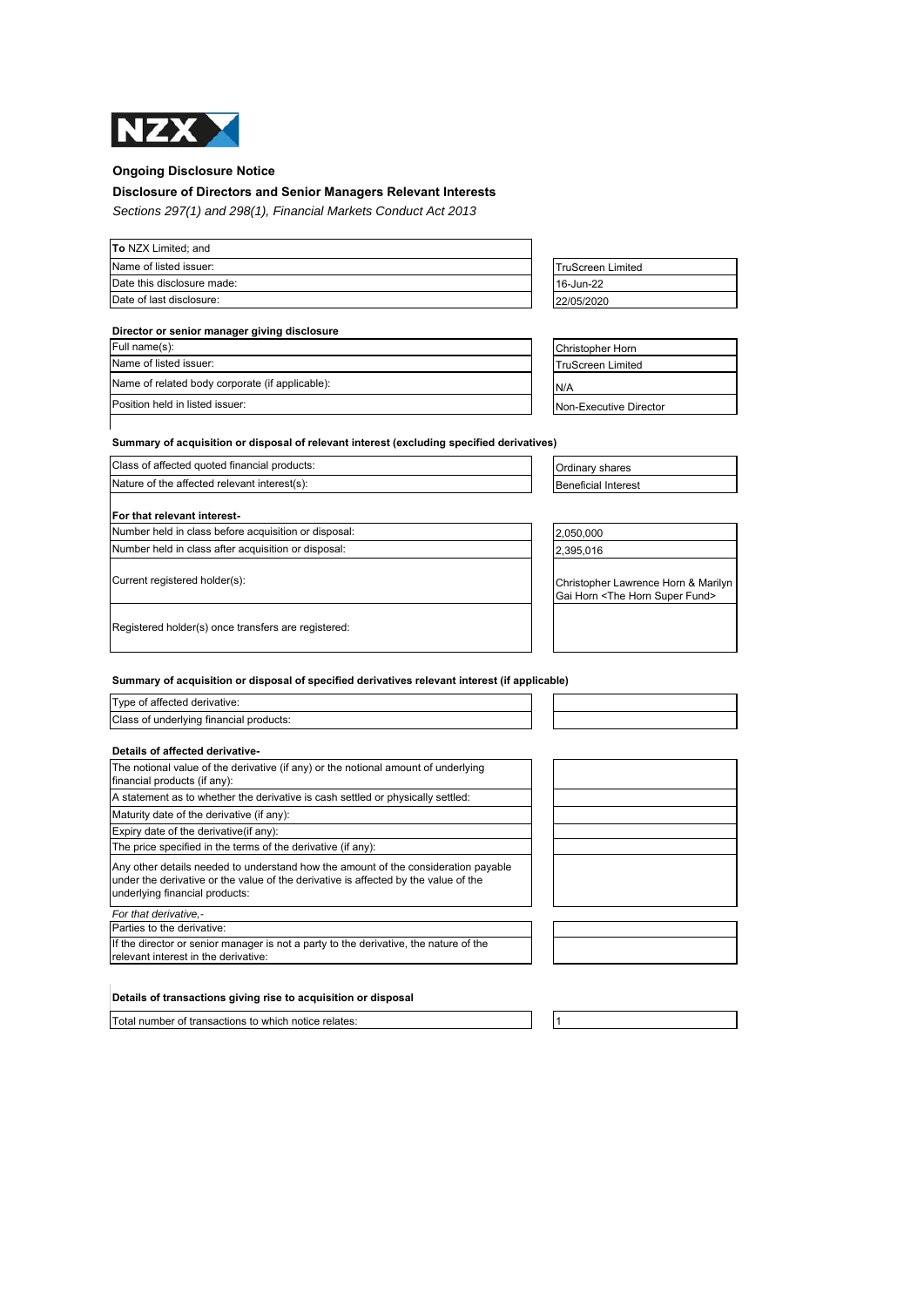## **Details of transactions requiring disclosure-**

| Date of transaction:                                                                                                                                                                                              | 14/06/2022         |
|-------------------------------------------------------------------------------------------------------------------------------------------------------------------------------------------------------------------|--------------------|
|                                                                                                                                                                                                                   |                    |
| Nature of transaction:                                                                                                                                                                                            | On market purchase |
| Name of any other party or parties to the transaction (if known):                                                                                                                                                 |                    |
| The consideration, expressed in New Zealand dollars, paid or received for the<br>acquisition or disposal. If the consideration was not in cash and cannot be readily by                                           |                    |
| converted into a cash value, describe the consideration:                                                                                                                                                          | NZ\$16,491         |
| Number of financial products to which the transaction related:                                                                                                                                                    | 345,016            |
| If the issuer has a financial products trading policy that prohibits directors or senior<br>managers from trading during any period without written clearance (a closed period)<br>include the following details- |                    |
| Whether relevant interests were acquired or disposed of during a closed period:                                                                                                                                   | <b>No</b>          |
| Whether prior written clearance was provided to allow the acquisition or disposal to                                                                                                                              |                    |

| 14/06/2022         |
|--------------------|
|                    |
| On market purchase |
|                    |
|                    |
| NZ\$16,491         |
| 245.016            |

| No  |  |  |
|-----|--|--|
| N/A |  |  |
| N/A |  |  |

## **Summary of other relevant interests after acquisition or disposal:**

| Class of quoted financial products:  | <b>Ordinary Shares</b>                        |
|--------------------------------------|-----------------------------------------------|
| Nature of relevant interest:         | <b>Beneficial Interest</b>                    |
| For that relevant interest,-         |                                               |
| Number held in class:                | 2,395,016                                     |
|                                      | Christopher Lawrence Horn & Marilyn           |
| Current registered holder(s):        | Gai Horn <the fund="" horn="" super=""></the> |
| For a derivative relevant interest,- |                                               |
| Type of derivative:                  | Unlisted options                              |

### **Details of derivative,-**

proceed during the closed period: Date of the prior written clearance (if any):

| The notional value of the derivative (if any) or the notional amount of underlying<br>financial products (if any):                                                                                          | Nil                     |
|-------------------------------------------------------------------------------------------------------------------------------------------------------------------------------------------------------------|-------------------------|
| A statement as to whether the derivative is cash settled or physically settled:                                                                                                                             | Cash                    |
| Maturity date of the derivative (if any):                                                                                                                                                                   | 27-Aug-22               |
| Expiry date of the derivative (if any):                                                                                                                                                                     | 27-Aug-22               |
| The price's specified terms (if any):                                                                                                                                                                       | 15 cents per share      |
| Any other details needed to understand how the amount of the consideration payable<br>under the derivative or the value of the derivative is affected by the value of the<br>underlying financial products: |                         |
| For that derivative relevant interest.-                                                                                                                                                                     |                         |
| Parties to the derivative:                                                                                                                                                                                  | <b>Christopher Horn</b> |
| If the director or senior manager is not a party to the derivative, the nature of the<br>relevant interest in the derivative:                                                                               |                         |

| 27-Aug-22          |  |
|--------------------|--|
| 27-Aug-22          |  |
| 15 cents per share |  |
|                    |  |
|                    |  |
|                    |  |
| Christopher Horn   |  |

I, certify that, to the best of my knowledge and belief, the information contained in this disclosure is correct and that I am duly authorised to make this disclosure by all persons for whom it is made.

Signature of director or officer:

Date of signature:

**Certification**

or

Signature of person authorised to sign on behalf of director or officer:

Date of signature: 16/6/2022



fr. Name and title of authorised person: Guy Robertson - CFO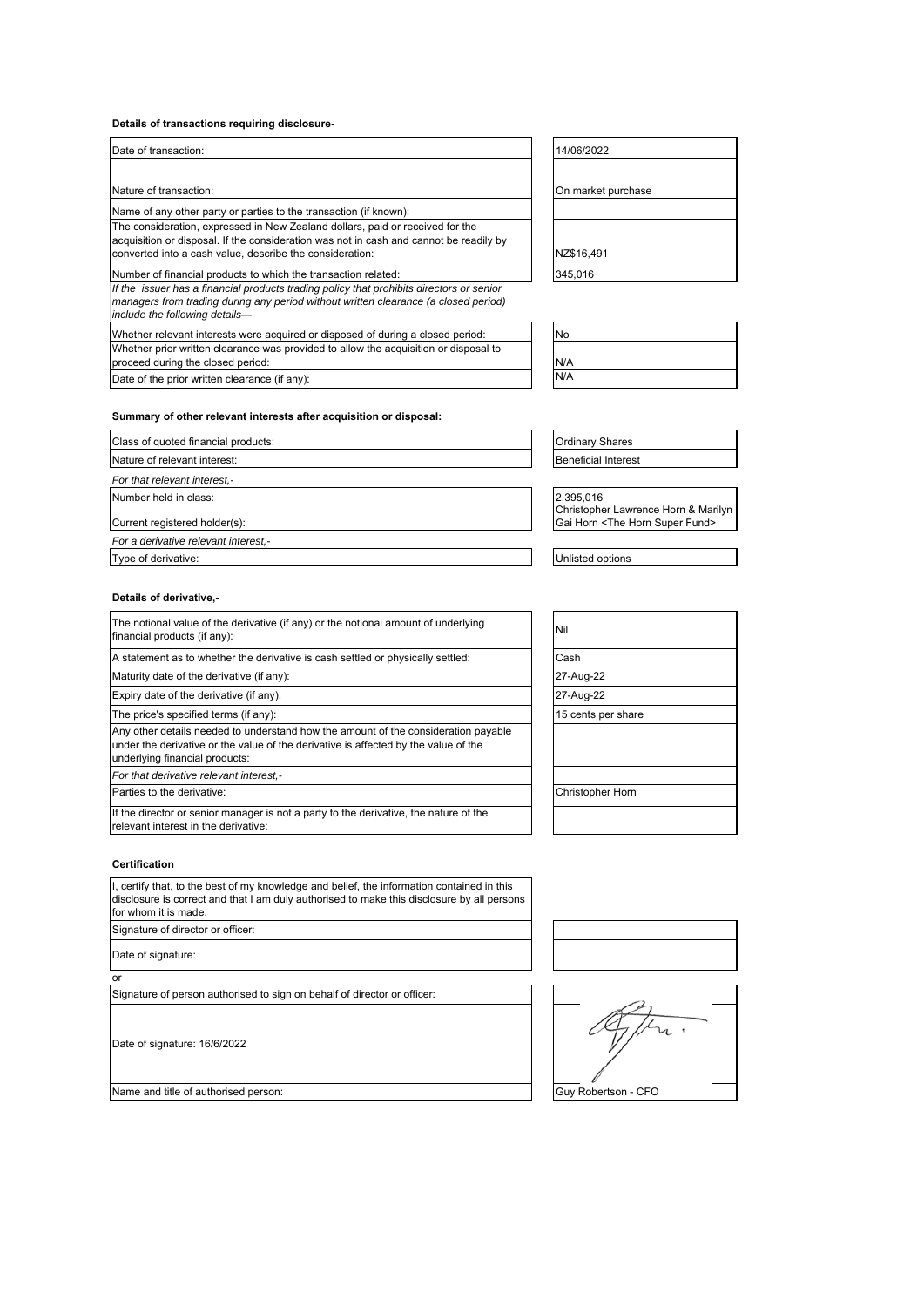

## **Ongoing Disclosure Notice**

### **Disclosure of Directors and Senior Managers Relevant Interests**

*Sections 297(1) and 298(1), Financial Markets Conduct Act 2013*

| To NZX Limited; and        |                                |
|----------------------------|--------------------------------|
| Name of listed issuer:     | <b>TruScreen Group Limited</b> |
| Date this disclosure made: | 16-Jun-22                      |
| Date of last disclosure:   | 14-Jun-22                      |

## **Director or senior manager giving disclosure**

| Full name(s):                                   | Anthony Ho               |
|-------------------------------------------------|--------------------------|
| Name of listed issuer:                          | <b>TruScreen Limited</b> |
| Name of related body corporate (if applicable): | N/A                      |
| Position held in listed issuer:                 | Chairman                 |

| TruScreen Group Limited |
|-------------------------|
| 16-Jun-22               |
| 14-Jun-22               |
|                         |

| Anthony Ho               |
|--------------------------|
| <b>TruScreen Limited</b> |
| N/A                      |
| Chairman                 |

### **Summary of acquisition or disposal of relevant interest (excluding specified derivatives)**

| Class of affected quoted financial products:         | Ordinary shares                                                              |  |
|------------------------------------------------------|------------------------------------------------------------------------------|--|
| Nature of the affected relevant interest(s):         | beneficial Interest                                                          |  |
| For that relevant interest-                          |                                                                              |  |
| Number held in class before acquisition or disposal: | 4,300,000                                                                    |  |
| Number held in class after acquisition or disposal:  | 4,350,000                                                                    |  |
| Current registered holder(s):                        | Anthony Ho & Chui Ho ATF AP & CH<br>Ho Superannuation Fund and AP &<br>CH Ho |  |

Registered holder(s) once transfers are registered:

### **Summary of acquisition or disposal of specified derivatives relevant interest (if applicable)**

Type of affected derivative: Class of underlying financial products:

## **Details of affected derivative-**

| Details of allected derivative-                                                                                                                                                                             |  |
|-------------------------------------------------------------------------------------------------------------------------------------------------------------------------------------------------------------|--|
| The notional value of the derivative (if any) or the notional amount of underlying<br>financial products (if any):                                                                                          |  |
| A statement as to whether the derivative is cash settled or physically settled:                                                                                                                             |  |
| Maturity date of the derivative (if any):                                                                                                                                                                   |  |
| Expiry date of the derivative (if any):                                                                                                                                                                     |  |
| The price specified in the terms of the derivative (if any):                                                                                                                                                |  |
| Any other details needed to understand how the amount of the consideration payable<br>under the derivative or the value of the derivative is affected by the value of the<br>underlying financial products: |  |
| For that derivative,-                                                                                                                                                                                       |  |
| Parties to the derivative:                                                                                                                                                                                  |  |
| If the director or senior manager is not a party to the derivative, the nature of the<br>relevant interest in the derivative:                                                                               |  |

## **Details of transactions giving rise to acquisition or disposal**

Total number of transactions to which notice relates: 1